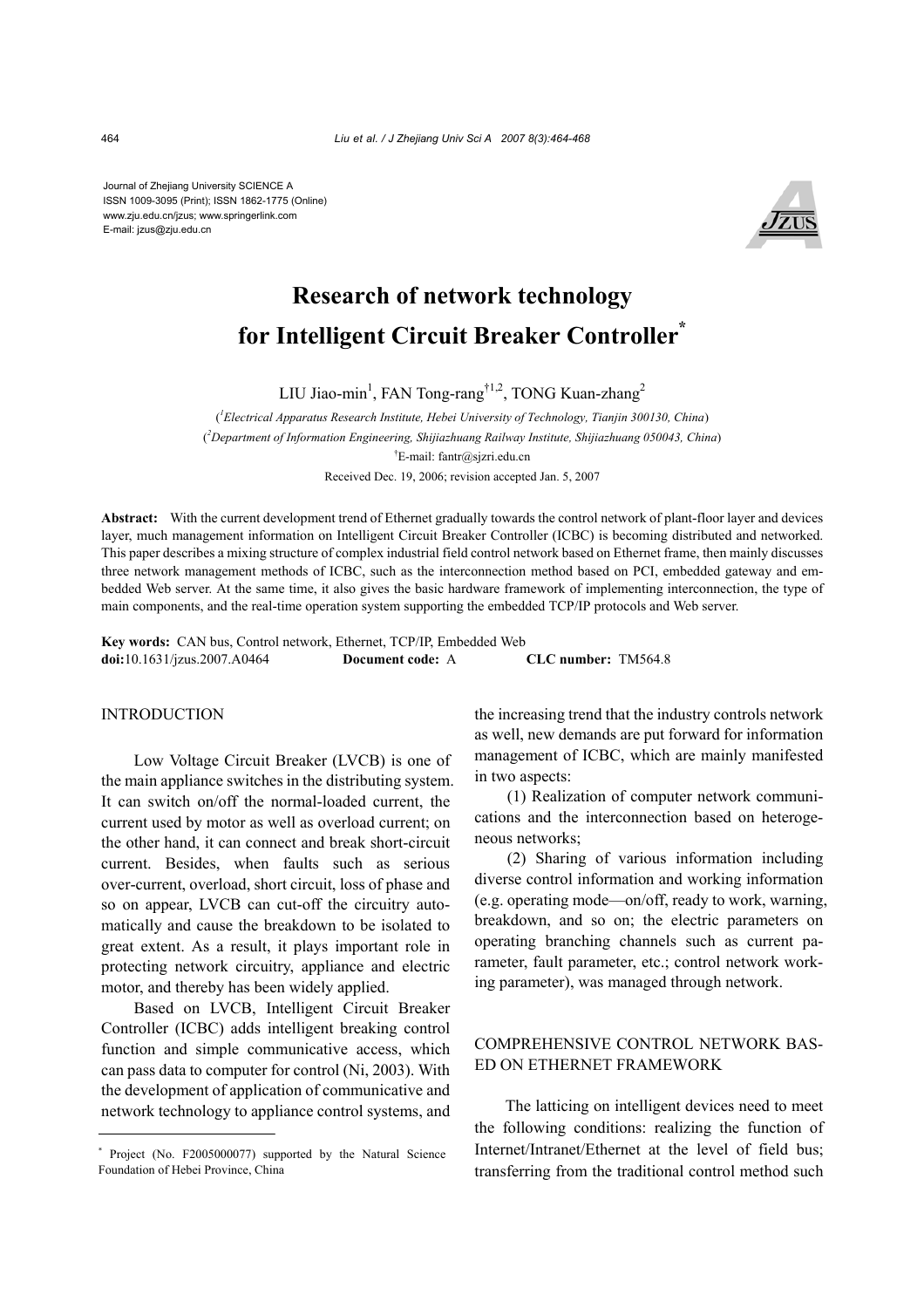as field switch signals, analog signals to Internet control method formed by field bus; adopting Internet technology to industrial network and realizing industrial control network based on TCP/IP protocol (Yin *et al*., 2003). The core technology is to cause the control network to realize interconnection, in other words, the realization of intercommunication between different media, rate and communicative treaties, and finally reach the goal that information can be exchanged between the facilities in different subnet (Shen *et al*., 2003). At present, the way to control the interconnection of the network mainly depends on the comprehensive network made up of various field bus, shown in Fig.1.

## WAY TO CONNECT INTELLIGENT BREAKER TO ETHERNET

Following the principle of full-opening, full-deconcentration and interoperation manifested in the comprehensive control network, the facilities on the spot connecting to Ethernet are realized in three ways:

(1) Plug the communication card into the industrial PC and PCI, in which the information exchange is completed (Liao *et al*., 2001). The data are transferred to the computer in Ethernet layer through the computer.

(2) Adopting specialized gateway to realize the shift between different communication protocols, to connect facilities to Ethernet.

(3) Plugging directly the Web server into PLC or control facilities (Wu *et al*., 2003). The data are interacted dynamically by means of Web server and common browser.

#### **Interconnection based on PCI model**

As the technology based on PCI model is relatively advanced, it has been widely used. This kind of model consists of intelligent breaker, computer, card and relevant software. Fig.2 takes CAN (Controller Area Network) for example to show the framework of the hardware in the interconnection (Yang, 1999).

Intelligent facilities mainly including the basic system of MPU may adopt (Intel 87C196KC), the collection of control logic, analog quantity shift and collection, switching value input/output handlers, output control, CAN communicative interface and CAN transceiver (the selected pattern is shown in Table 1).

CAN includes: intelligent PCI-CAN with high-speed double RAM, direct mapping into the memory space, realizing the data exchange between CAN and PC. The embedded MPU (87C592) can lighten the burden to the host computer and fulfill the complex communicative work.

The host computer can be connected to Ethernet through built-in network card or modem, in order to exchange the data by other subnet.

#### **Interconnection based on gateway**

The special gateway is used for interconnection between certain field bus equipment and industrial Ethernet is a kind of compromising strategy employed by many bus developers to enlarge their market share without neglecting the products. The frame with dotted line in Fig.1 demonstrates the detail



**Fig.1 Comprehensive network based on Ethernet**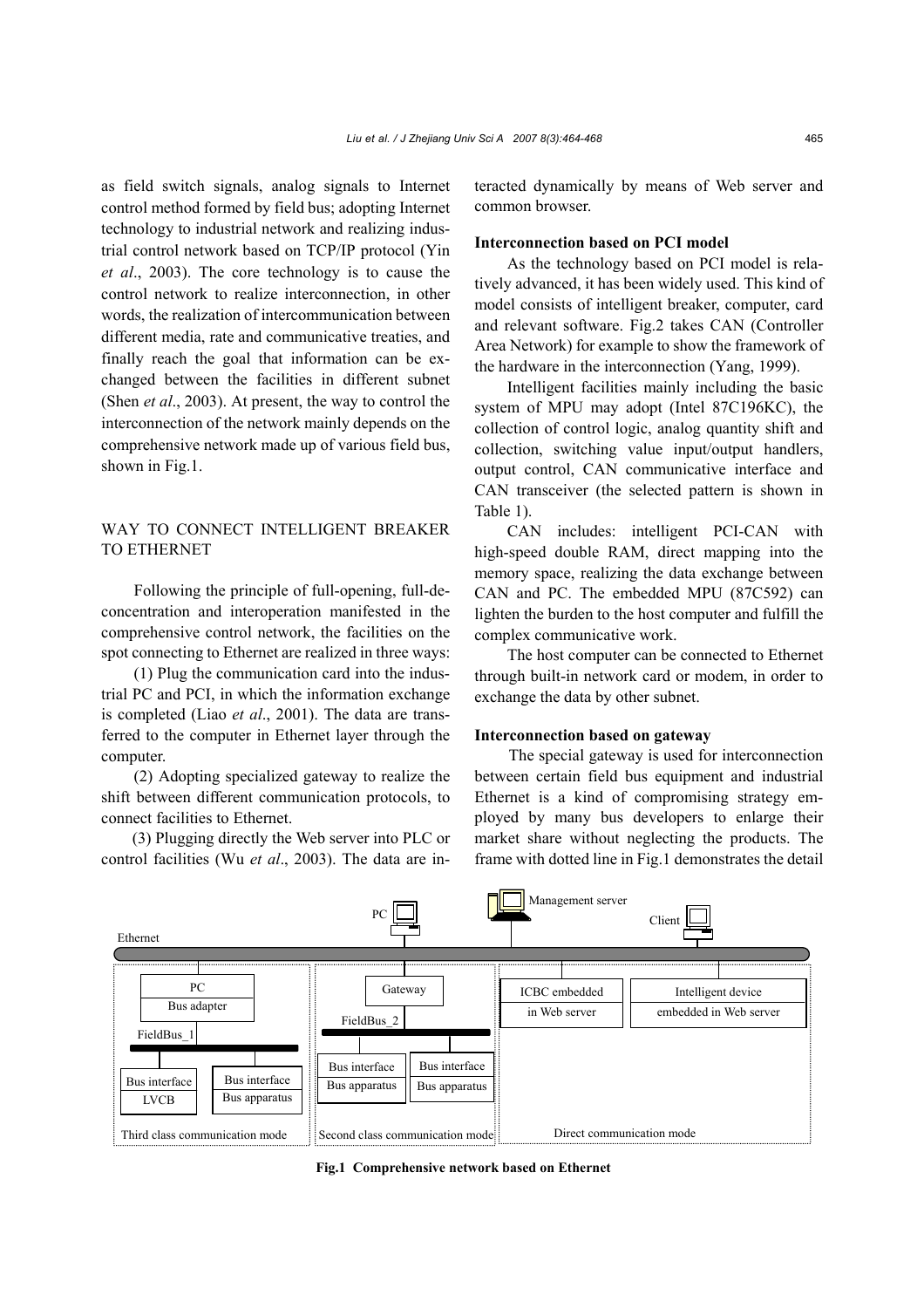

**Fig.2 Interconnection based on PCI**

**Table 1 Main CAN bus apparatus** 

| Producer |                          | Product type Functions and features of apparatus                                                                         |
|----------|--------------------------|--------------------------------------------------------------------------------------------------------------------------|
| Intel    | 82526                    | communication<br>CAN-<br>controller,<br>according with CAN2.0A                                                           |
|          | 82527                    | CAN communication<br>controller,<br>according with CAN2.0B                                                               |
|          | <b>8XC196CA</b><br>/CB   | Extended 8XC196+CAN commu-<br>nication controller, according with<br>CAN2.0B                                             |
| Philips  | 82C200                   | CAN communication controller,<br>according with CAN2.0A                                                                  |
|          | SJA1000                  | 82C200<br>substituted<br>product,<br>strengthen CAN mode, supporting<br>CAN2.0B                                          |
|          | 8XC592                   | 8XC522+CAN<br>Communication<br>Controller, deleting $I2C$ , according<br>with CAN2.0A, adding secondary<br>RAM 256 bytes |
|          | <b>8XCE598</b>           | Advancing<br>electromagnetism<br>compatibility                                                                           |
|          | 82C150                   | I/O interface of data and analog<br>signal according with CAN2.0A                                                        |
|          | 82C250                   | High performance CAN bus trans-<br>ceiver                                                                                |
|          | $P51XA-C3$               | CAN communication controller,<br>according with CAN2.0B                                                                  |
| Motorola | 68HC05X16<br>Series      | 68HC05<br>microprocessor+CAN<br>communication controller, accord-<br>ing with CAN2.0A                                    |
| Simens   | 81C90/91                 | CAN.<br>communication<br>controller,<br>according with CAN2.0A                                                           |
|          | C <sub>167</sub> C       | Microprocessor+CAN<br>communi-<br>cation controller, according with<br>CAN2.0A/B                                         |
| NEC      | 72005                    | CAN communication<br>controller,<br>according with CAN2.0A                                                               |
| Silioni  | SI9200                   | CAN bus transceiver                                                                                                      |
| TI       | <b>TMS320F2</b><br>43DSP | MPU+CAN communication con-<br>troller, according with CAN2.0A/B                                                          |

of this kind interconnection. The whole network adopts 2-layer structure: the lower part is the low-speed field bus, while the higher part is the field bus network with the high-speed Ethernet as the core, integrating different protocol standards. The seamless connection of heterogeneous networks between two layers can be realized by the embedded gateway. The following part will take the CAN bus as an example to introduce the interconnection method of intelligent breaker controller by adopting the embedded gateway.

Embedded gateway is responsible for constructing and analyzing the complete CAN protocol data package at the application layer level. Then it transfers the data package as the data for TCP/IP application layer. During the process, no explanation about the actual significance of the communicating data will be presented by it, therefore, the interconnection between high speed Ethernet and the relatively low speed field bus can be achieved and the transfer of protocols between TCP/IP and various field buses can occur.

The embedded gateway is made up of three parts: communications processor, CAN bus controller and Ethernet controller. The basic hardware structure is presented in the frame with dotted line of Fig.3. The mode of operation is as follows: At the scheduling of microcontroller, using the Ethernet controller to exchange the data with operating station; embedded CAN controller can exchange data with every node of intelligent breaker in CAN bus or with other field equipment.

The choice of microcontroller can be the em-



Fig.3 Interconnection based on embedded gateway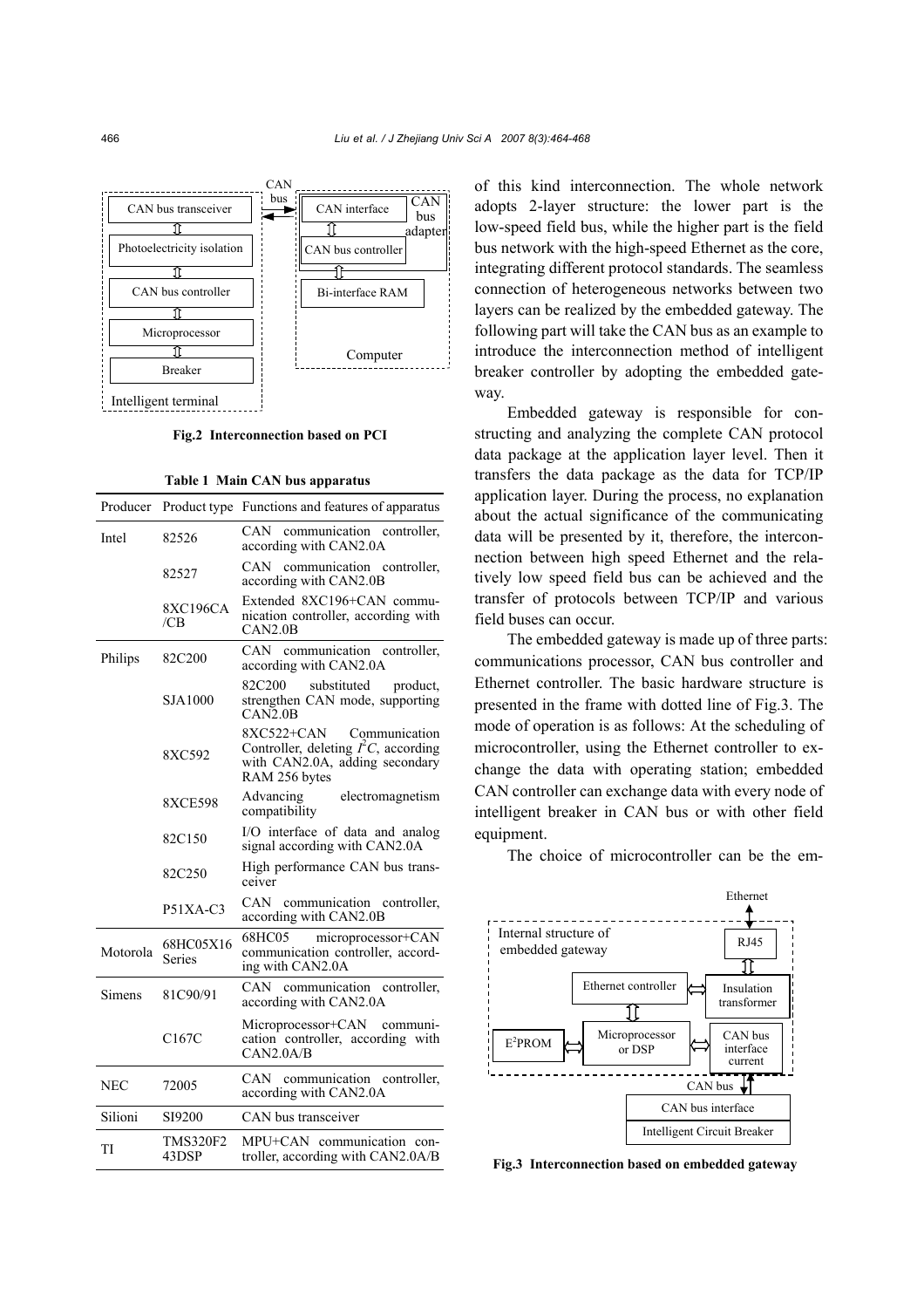bedded CAN communication module MC68HC05X16 or DPS series, such as TMS320F206DSP, or the TMS320F243DSP chip with embedded CAN communication module. The choice and design of CAN interface and the communication interface of the intelligent breaker in CAN bus may be referred to Section 2.1.

Usually the choice of Ethernet controller is RTL8019AS produced by Realtek. RTL8019AS is the highgrade cryptosystem which supports the chips with IEEE802.3 standard and the PnP standard of Microsoft. It also supports the 8-bit, 16-bit and 32-bit microprocessor and its software is compatible with NE2000. It can be applied to Ethernet II, IEEE802.3, 10Base5, 10Base2, 10Base-T.

The sending and receiving speed can reach 10 Mbps. SRAM (built-in 16 kB) is responsible for receiving and sending buffer memory; it reduces the demand of the major processor's speed. Besides, Ethernet controller can use AM7790 or AM7794 produced by AMD, CS8900 produced by Crystal, or 82596 produced by Intel.

## **Interconnection based on embedded Web server**

The development of embedded technology enables embedded network technology to be the major resolution of heterogeneous networks (Zhang *et al*., 2001; Li, 2002). The exploration of intelligent field device with Web server software becomes the best way for controlling industrial of network interconnection. Embedded network technology is the technology using intelligent equipment based on the original embedded system adopting RTOS—the real-time operation system which supports embedded network protocol groups (such as TCP/IP, etc.) and makes it to have the function of network, thus RTOS can work as network server that connects to Ethernet using plug and play method and form the embedded network system.

Adopting this interconnection method, the implementation of hardware relies mainly on the model in the intelligent breaker which is in charge of information processing and network communications. Due to the complexity of TCP/IP protocol, the communication models involved in the realization of the protocol are MCU, Ethernet controller and Ethernet transceiver. The methods of interconnection fall in two ways:

(1) Transferring the Ethernet card configuration embedded in the PC which is shown in Fig.3 to the device level, while the MCU is required to have higher performance.

(2) Adopting the CMOS chip which integrates Ethernet controller and microcontroller, as Fig.4 shows, based on this configuration, the data exchange between Ethernet controller and microcontroller can be directly implemented within the CMOS chip; as a result, communication efficiency is advanced, meanwhile, the capabilities of anti-interference and reliability are better than the separated configuration.



**Fig.4 Interconnection based on embedded Ethernet CMOS chip** 

As shown in Fig.4, the microcontroller/microprocessor which form the Ethernet controller may adopt the 68K series produced by Motorola such as MC68020, MC68030, MC68360, PowerPC series such as MPC860, MPC8260, or Net ARMD produced by SAMSUNG. Ethernet sender can use AM7991 produced by AMD, LXT901 and LXT907 produced by Level one, or 68160 produced by Motorola.

The software part of the CMOS chip with multifunction consists mainly of the embedded real-time multitask operating system—RTOS and Web server software. Real-time operating system can adopt VxWorks produced by Windriver, Palm OS produced by 3Com, Windows CE produced by Microsoft; in addition, some foreign companies such as Windriver, Microsoft, QNX and Nuclear produce software development platform which is embedded to Web. DeltaSystem platform developed by CoreTeck Company is more mature at home.